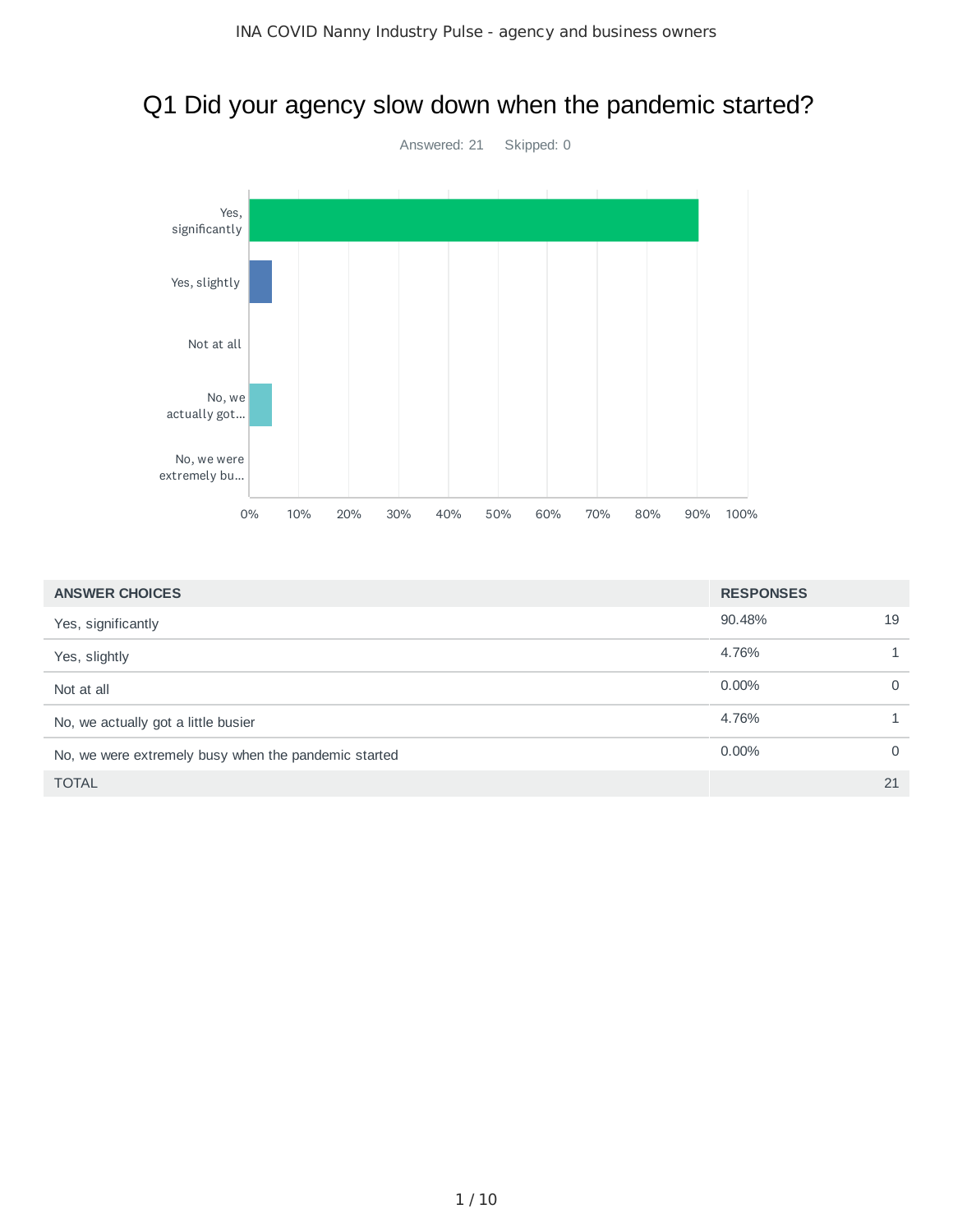#### Q2 Has your agency increased business in the last few months?



| <b>ANSWER CHOICES</b>                                         | <b>RESPONSES</b> |                |
|---------------------------------------------------------------|------------------|----------------|
| Yes, our business has really gotten busy in the last 4 months | 19.05%           | $\overline{4}$ |
| Yes, business has picked up some in the last few months.      | 42.86%           | 9              |
| No change in the last few months                              | 9.52%            | $\mathcal{P}$  |
| No, we have started to slow down a bit                        | $0.00\%$         | $\Omega$       |
| No, business has been very slow for the last few months       | 28.57%           | 6              |
| <b>TOTAL</b>                                                  |                  | 21             |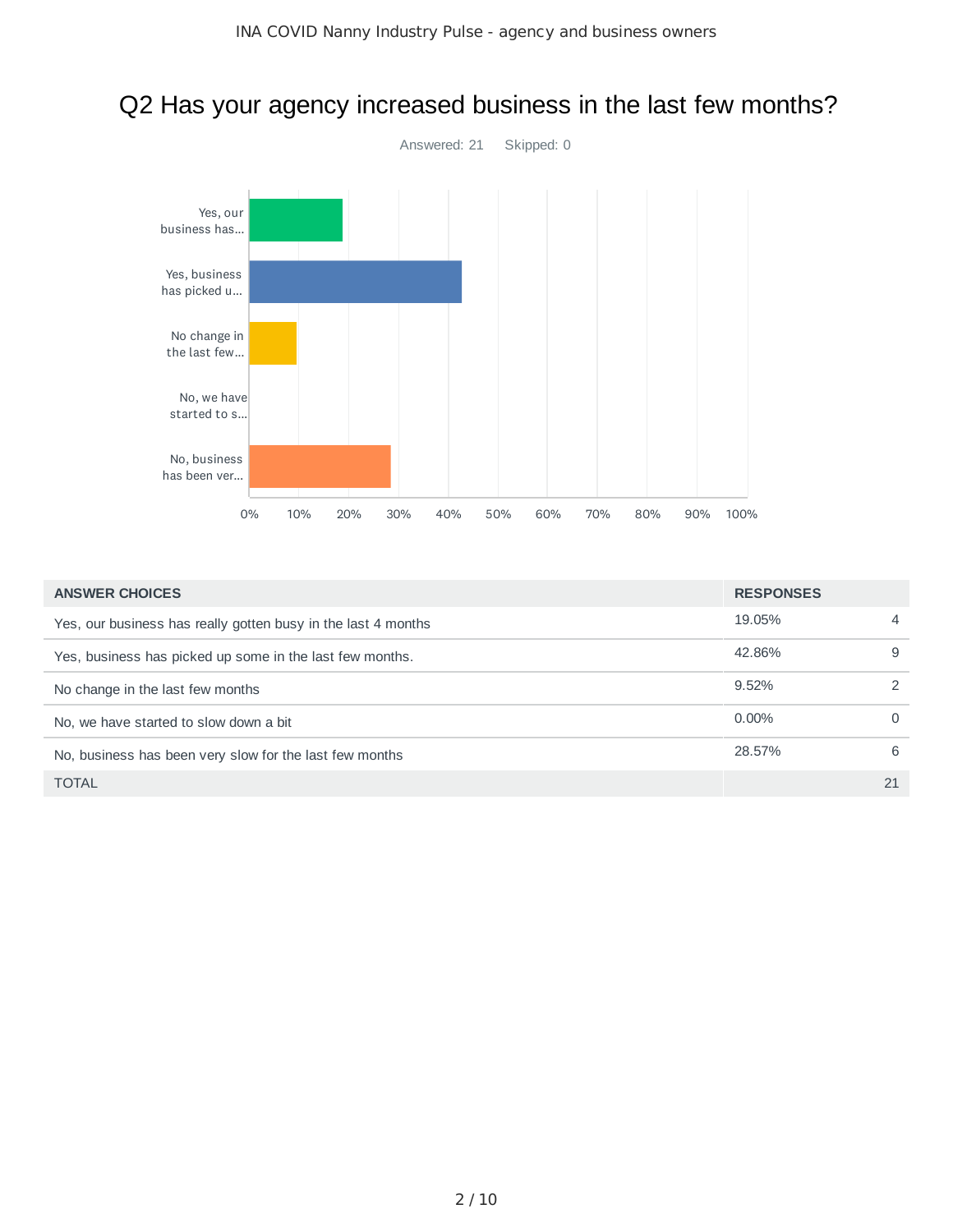#### Q3 Do you feel that you have changed the way you do business in general?



| <b>ANSWER CHOICES</b>                               | <b>RESPONSES</b> |               |
|-----------------------------------------------------|------------------|---------------|
| Yes, the way we do business has drastically changed | 33.33%           |               |
| Yes, we have made some minor changes                | 57.14%           | 12            |
| Things have pretty much stayed the same             | 9.52%            | $\mathcal{P}$ |
| <b>TOTAL</b>                                        |                  | 21            |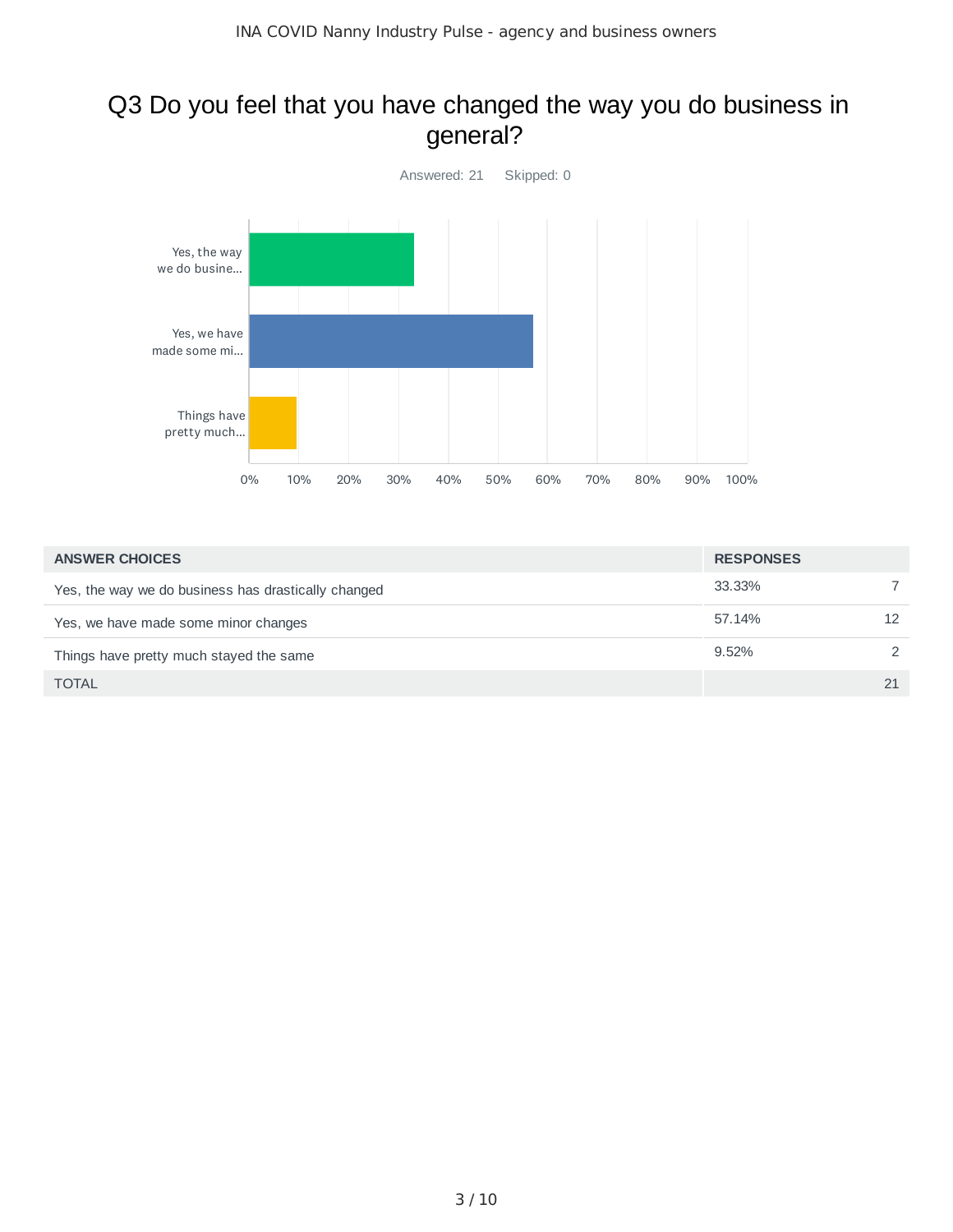# Q4 How have your policies changed concerning COVID?

Answered: 17 Skipped: 4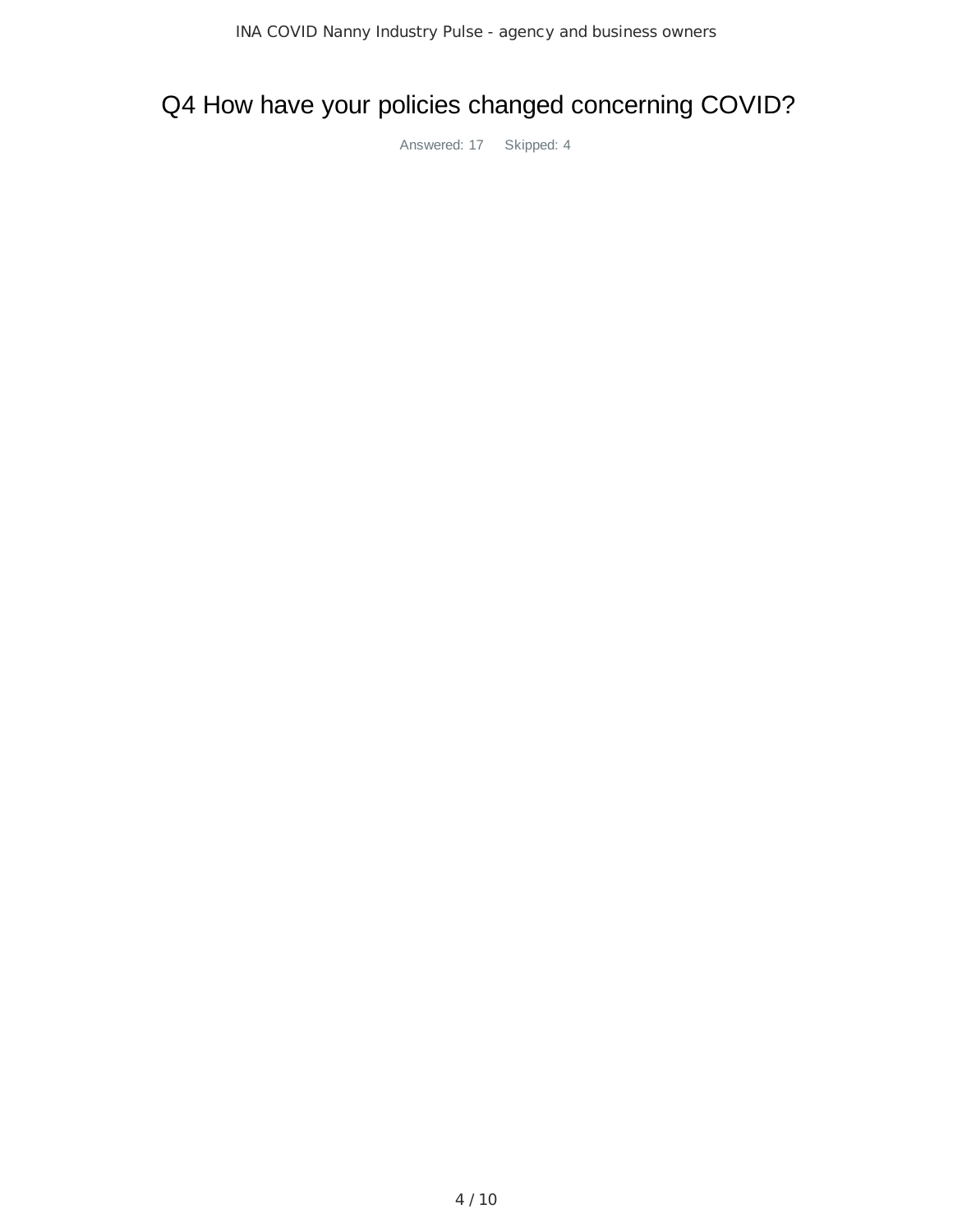## Q5 Do you find that you have a larger pool of nannies applying for jobs?

![](_page_4_Figure_2.jpeg)

| <b>ANSWER CHOICES</b>               | <b>RESPONSES</b> |    |
|-------------------------------------|------------------|----|
| Yes, we have many more              | 33.33%           |    |
| About the same                      | 14.29%           | 3  |
| No, our applications have decreased | 52.38%           | 11 |
| <b>TOTAL</b>                        |                  | 21 |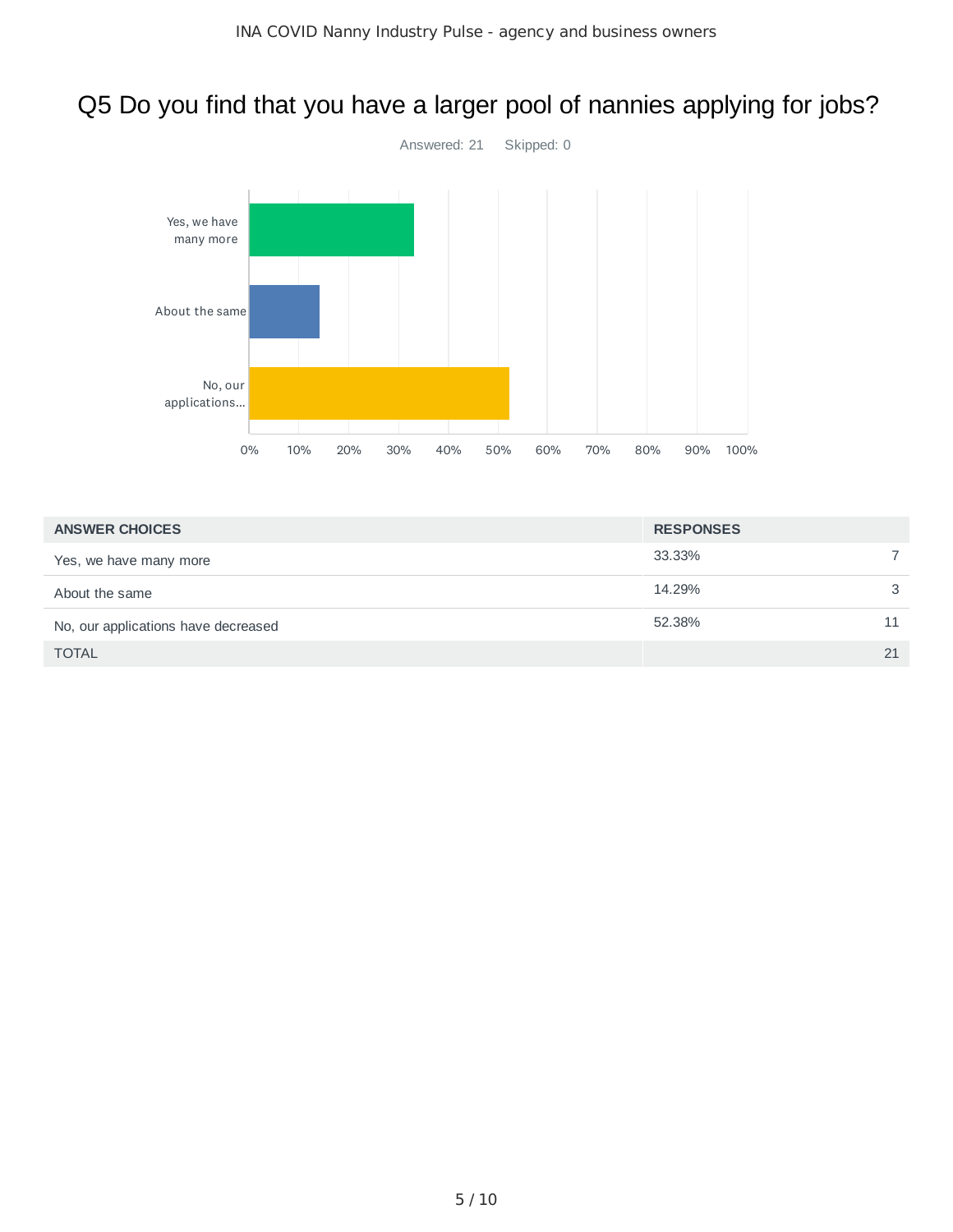# Q6 What other industries have you noticed people transferring to the nanny industry from?

Answered: 20 Skipped: 1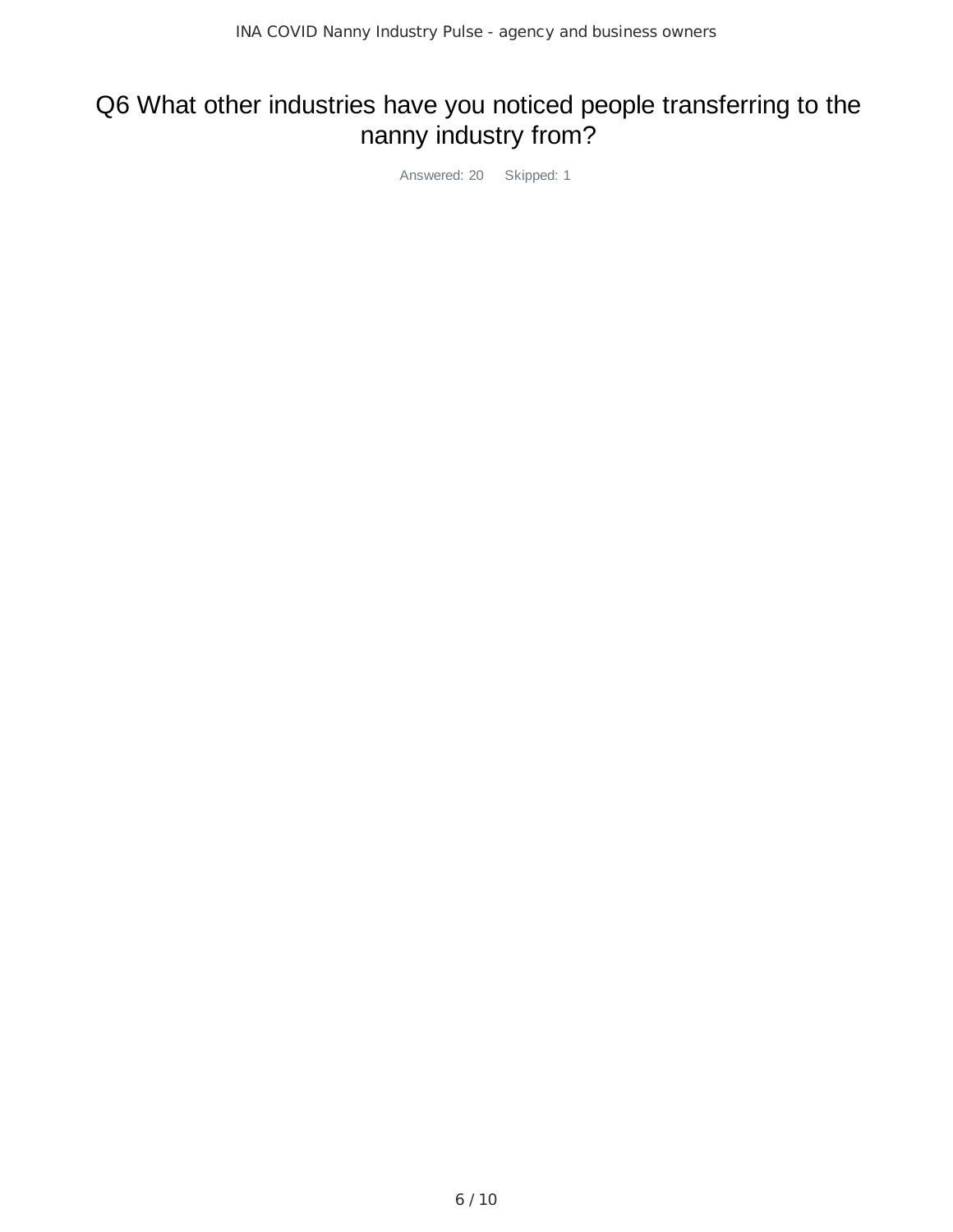# Q7 How concerned are you about the long-term stability of your agency?

![](_page_6_Figure_2.jpeg)

| <b>ANSWER CHOICES</b>                                           | <b>RESPONSES</b> |    |
|-----------------------------------------------------------------|------------------|----|
| I am very concerned                                             | 38.10%           | 8  |
| I am mildly concerned                                           | 28.57%           | 6  |
| I don't feel it has effected my long-term stability at all      | 28.57%           | 6  |
| I feel that this pandemic has provided more long-term stability | 4.76%            |    |
| <b>TOTAL</b>                                                    |                  | 21 |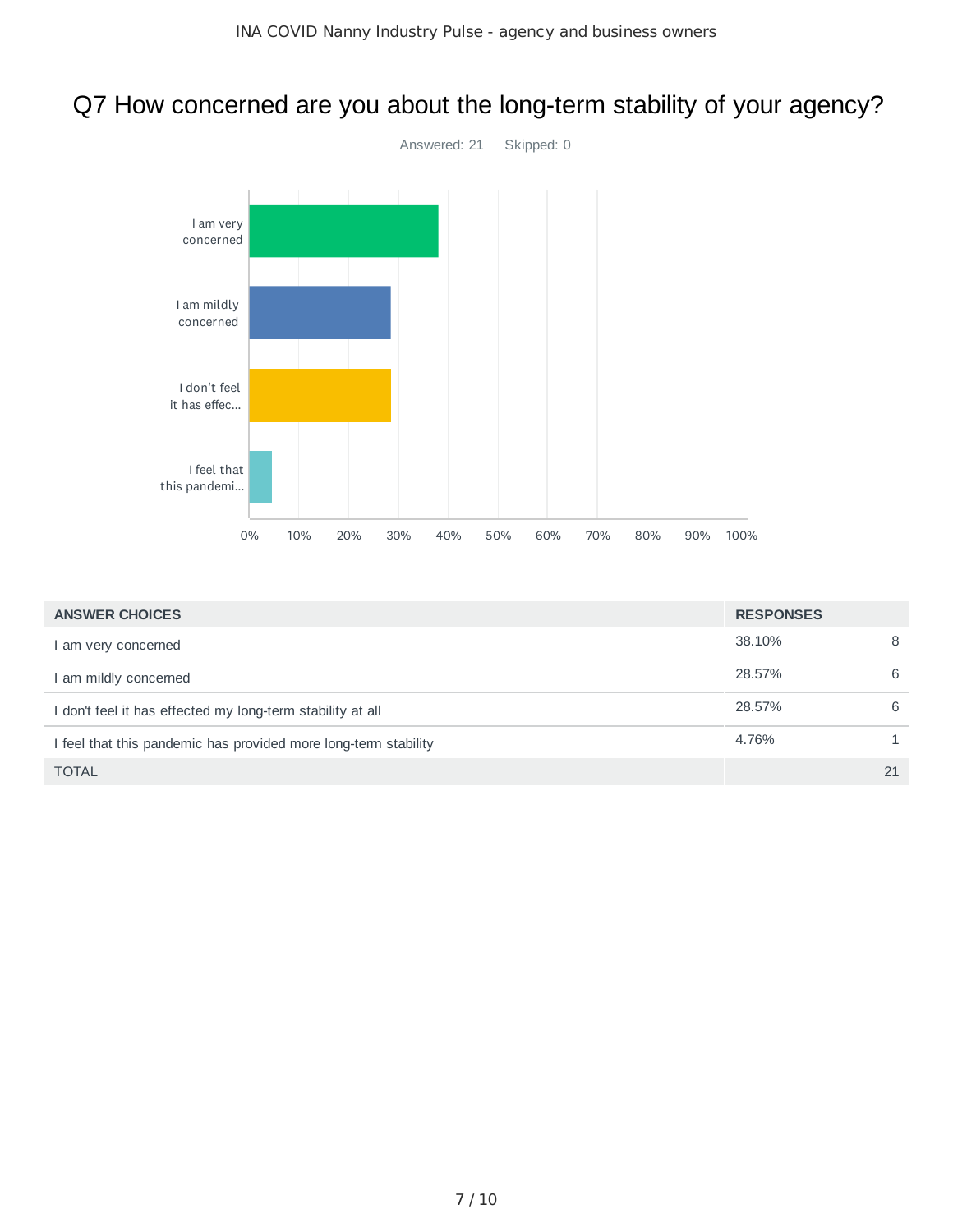#### Q8 What lasting or permanent effects do you feel COVID has placed on agencies?

Answered: 18 Skipped: 3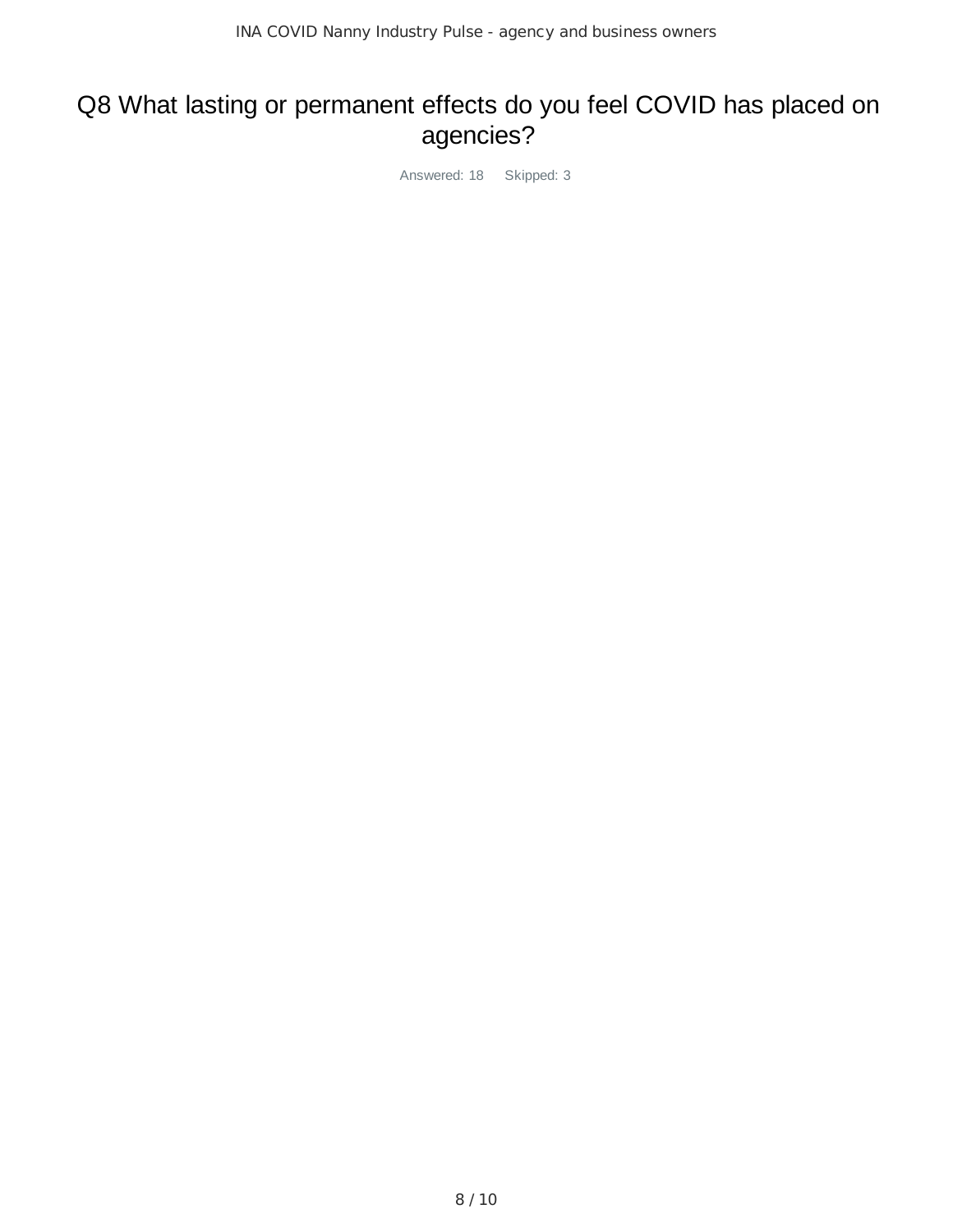## Q9 Has the long-term pandemic affected your personal stress levels?

![](_page_8_Figure_2.jpeg)

| <b>ANSWER CHOICES</b>                             | <b>RESPONSES</b> |    |
|---------------------------------------------------|------------------|----|
| Yes, I am feeling extreme stress during this time | 28.57%           | 6  |
| Yes, I have added anxiety                         | 52.38%           | 11 |
| I don't feel effected                             | 14.29%           | 3  |
| No, I feel more at peace during this time         | 4.76%            |    |
| <b>TOTAL</b>                                      |                  | 21 |